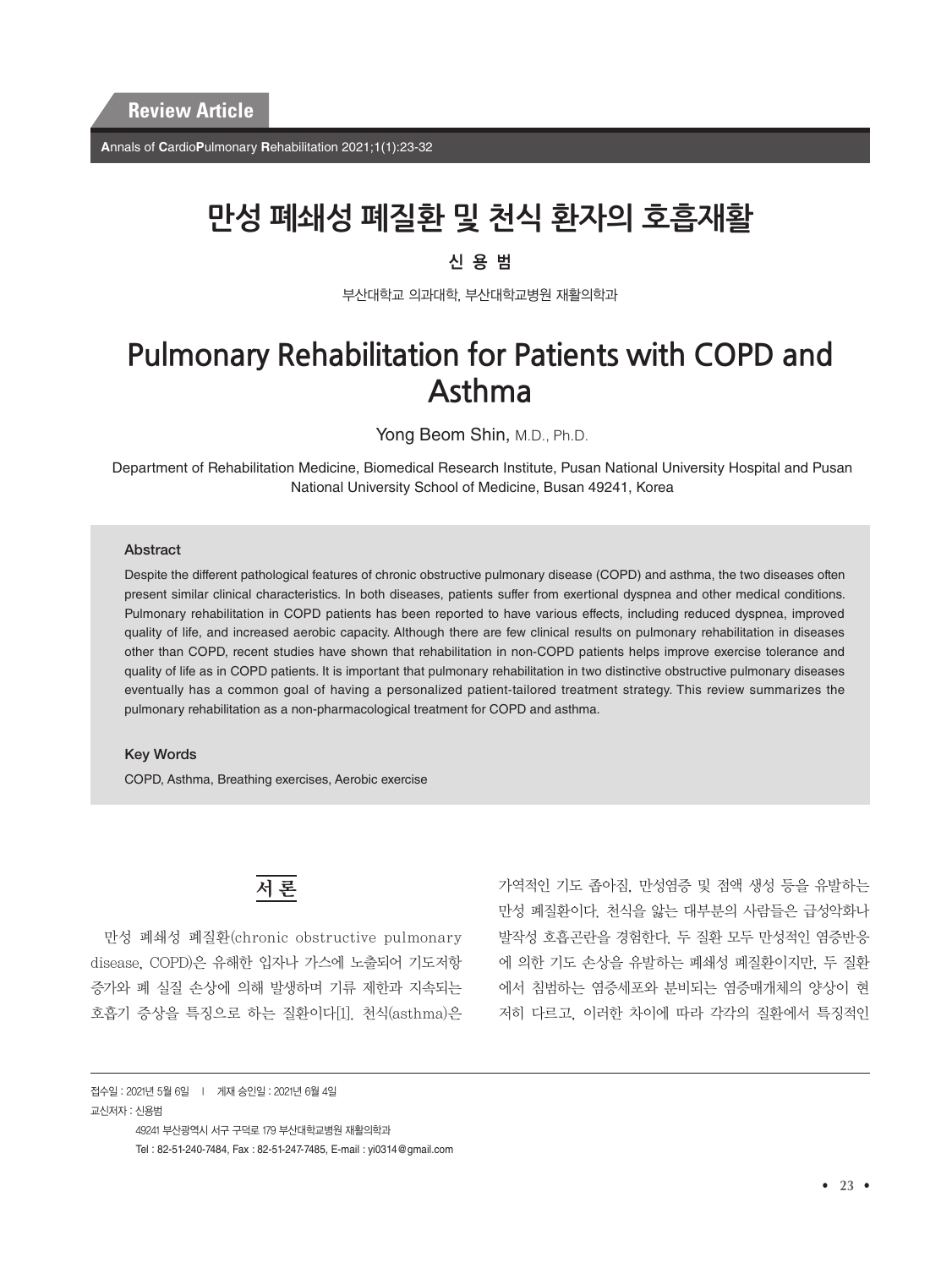소견이 관찰된다[2]. 그러나 임상에서 볼 때 천식과 COPD를 구분하기 어려운 경우가 종종 있다.

호흡재활은 철저한 환자 평가를 바탕으로 한 포괄적인 중재 로 운동 훈련, 교육 및 행동 변화를 포함하며 만성 폐질환자의 신체적/심리적 상태를 개선시키기 위해 설계되고, 건강 증진 행 동의 장기적 이행을 촉진시키는 환자 맞춤형 치료로 정의된다 [3]. COPD와 천식에서 폐기능 수치와 무관하게, 악화되는 호흡 곤란 증상은 환자의 신체 기능을 감소시키고 이로 인해 일상생 활이 제한되면서 삶의 만족도 저하, 우울감, 불안 등이 동반될 수 있다[3-5]. 그러므로 적절한 내과적 약물 치료에도 증상이 지속되거나, 악화되어 자주 병원 방문이 필요하거나 활동에 제 한이 있는 환자들은 반드시 호흡재활치료가 고려되어야 한다. 따라서 본 종설에서는 COPD와 천식의 임상적 특징과 비약물 적 치료 방법 중에서 호흡재활에 대해 살펴보고자 한다.

# 본 론

#### 1) COPD와 천식의 정의와 임상적 특징

COPD의 특징인 기류 제한은 작은 기도질환(예: 만성기관지 염)과 폐실질 파괴(예: 폐기종)가 혼재되어 발생한다. 만성염증 은 작은 기도를 구조적으로 변화시켜 좁게 만들고 폐실질을 파 괴하여 폐탄성이 줄어드는 결과를 야기한다. 가장 흔한 위험인 자로는 흡연이 있고, 직업 환경에서 실내/외 분진 노출도 다른 주요한 위험인자이다. 이러한 환자들은 초기에는 오르막길을 오르거나 빠른 걸음으로 걸을 때 숨이 차게 되고, 더 진행하면 가슴이 답답하고 기침, 객담이 증가하며 불안, 우울증 등이 동 반되기도 한다. 결국 휴식 시에도 호흡곤란이 지속되고 이로

인해 운동량이 부족해 지면서 근육량 저하가 진행되는 악순환 에 빠지게 된다[6].

천식은 기도가 좁아지고 붓게 되며, 가래가 증가되는 질환이 며, 호흡곤란, 기침, 그리고 숨을 내쉴 때 천명음을 일으킬 수 있다. COPD처럼 폐의 동적 과팽창이 운동 중 기도 폐쇄에 의 해 나타날 수 있다. 증상이 심하지 않은 경우도 있으나 때론 생 명을 위협하는 천식 발작을 일으킬 수 있다. 천식을 유발하는 원인으로 알레르기, 바이러스, 먼지, 약품, 화학물질, 운동 등 이 있다[7]. 일반적으로 천식 환자는 덜 건강하고 활동량이 줄 어들며 비만, 우울증 등이 동반될 수 있다[8]. 운동에 대한 두 려움, 호흡곤란 그리고 스테로이드 유발 근육병 등이 운동 내 성의 저하에 영향을 끼치고 일부 환자는 COPD와 증상의 구별 이 어렵게 된다(Table 1).

여러 가지 임상적 지표 중 호흡곤란의 심한 정도에 따라 재 활치료 시작 여부를 주로 결정하게 되는데, 호흡곤란의 정 도를 쉽게 평가하는 mMRC (modified Medical Research Council) 호흡곤란 점수는 간편하며 유용한 지표로 사용된다 (Table 2).

#### 2) COPD 및 천식 환자의 호흡재활 목표

호흡재활의 목적은 호흡곤란 완화, 운동 능력 최대화, 그리 고 궁극적으로는 일상생활에서 독립성을 이루고 삶의 질을 향 상시켜 장기적으로 건강 증진 상태를 유지하는 데 있다[3]. 두 질환 모두에서 호흡재활 프로그램에는 단순히 운동 치료뿐만 아니라 내과적 치료에서 적절히 다뤄지지 않는 불안, 불면, 우 울증과 같은 정신의학적 평가 및 개입이 포함되어야 한다. 또 한 자기 질병에 대한 이해를 위한 교육, 금연 프로그램, 급성악 화 시의 대처법에 대한 포괄적인 교육이 필요하다[3,9]. 중재가 필요한 이러한 다양한 문제들은 서로 복잡하게 얽혀 있으며 일

|                    | <b>COPD</b>                 | Asthma                                                          |
|--------------------|-----------------------------|-----------------------------------------------------------------|
| Age of onset       | Usually $> 40$ years        | Usually $\leq 40$ years                                         |
| Smoking history    | Usually $> 10$ pack-years   | Not causal                                                      |
| Allergies          | Infrequent                  | Often                                                           |
| Airway obstruction | Progressive worsening       | Variable                                                        |
| Clinical symptoms  | Dyspnea on exertion, sputum | Rhinorrhea, cough, wheeze,<br>intermittent and variable dyspnea |

**Table 1.** Clinical Differences between Chronic Obstructive Pulmonary Disease (COPD) and Asthma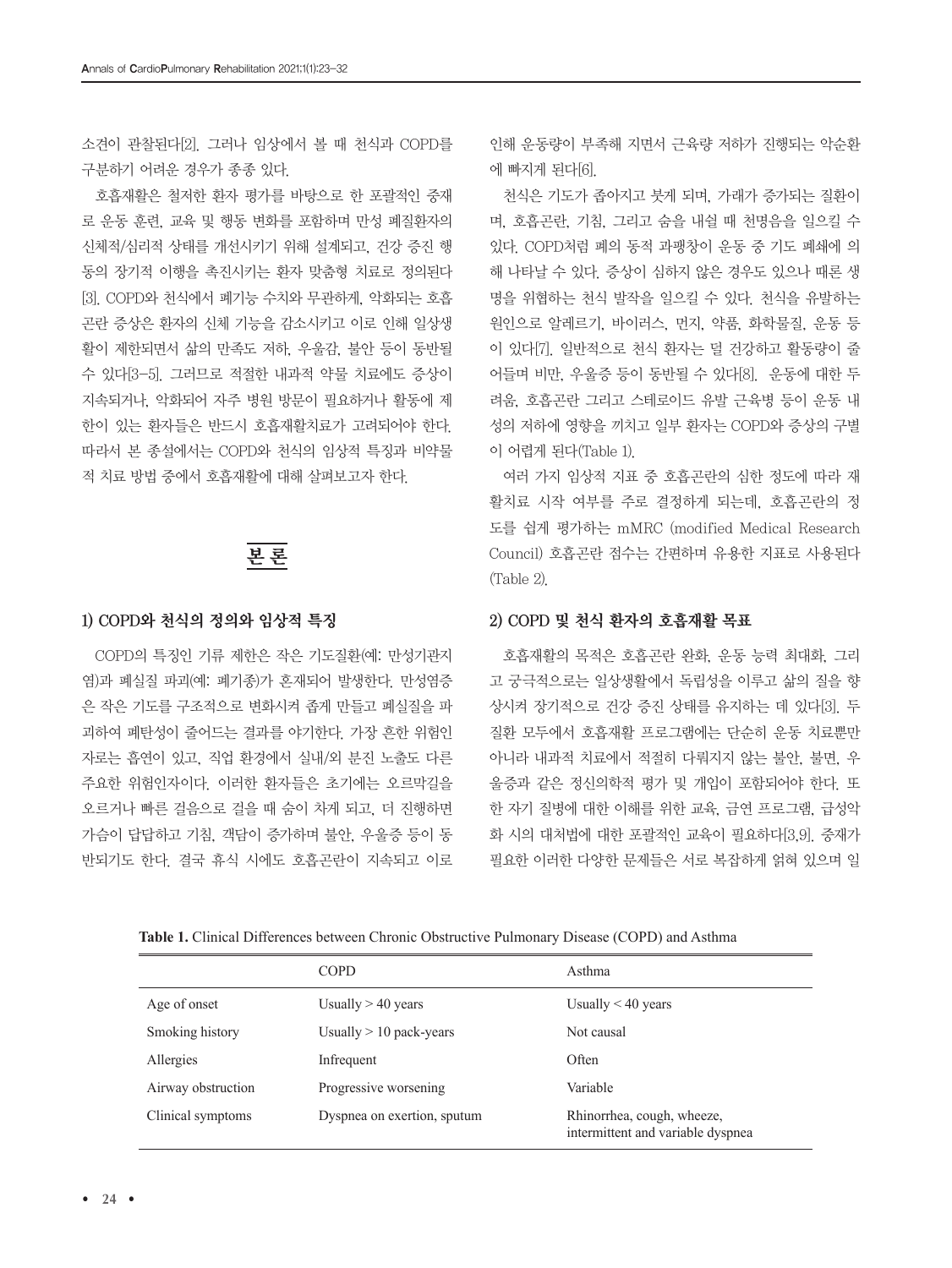| Grade    | Description of breathlessness                                                                                                                    |
|----------|--------------------------------------------------------------------------------------------------------------------------------------------------|
| $\theta$ | I only become breathless with strenuous exercise.                                                                                                |
|          | I get short of breath when hurrying on level ground or walking up a slight hill.                                                                 |
|          | On level ground, I walk slower than people of the same age because of breathlessness, or have to stop for<br>breath when walking at my own pace. |
|          | I stop for breath after walking about 100 yards or after a few minutes on level ground.                                                          |
| 4        | I am too breathless to leave the house or breathless when dressing or undressing.                                                                |



**Table 2.** Modified Medical Research Council (mMRC) Dyspnea Scale



Fig. 1. The refined ABCD assessment tool [1].

mMRC: modified medical research council, CAT: chronic obstructive pulmonary disease assessment test

부 문제만 개선하더라도 질환의 전반적인 호전을 기대할 수 있 다.

### 3) 호흡재활 프로그램

COPD와 천식 모두 포괄적인 개인별 맞춤 호흡재활 프로그 램이 제공되어야 한다. 폐기능 저하나 운동 능력 저하가 이미 심할 경우 호흡재활의 효과를 기대하기 어렵기 때문에 전문가 들은 환자에 대한 호흡재활뿐만 아니라 일반인과 의료인 교육 을 통해 질환의 조기 발견과 재활치료의 중요성에 대해서도 강 조해야 한다. 호흡기 질환에 따라 개별화된 목표에 따른 치료 계획 수립을 위해 호흡재활 환자 선정을 위한 초기 평가가 매 우 중요하다.

### (1) 호흡재활 대상 환자의 선정

환자들은 호흡곤란이 심해지고 신체 기능이 저하되면서 일 상생활이 어려워지고 재활치료가 필요하게 된다[10]. COPD 환 자에선 대상자 선정을 위해 FEV1뿐만 아니라 호흡 곤란 정도 를 평가하는 mMRC 점수를 함께 평가한다. mMRC 점수는 유효성이 입증되어 있고 재현성이 높아 대상 환자를 선정하 는데 유용하다[11,12]. GOLD 2017년 가이드라인에선 Fig. 1 에서의 B, C, D 그룹에서 호흡재활을 필수적으로 시행하도 록 권고하였고, BTS (British Thoracic Society)지침에서는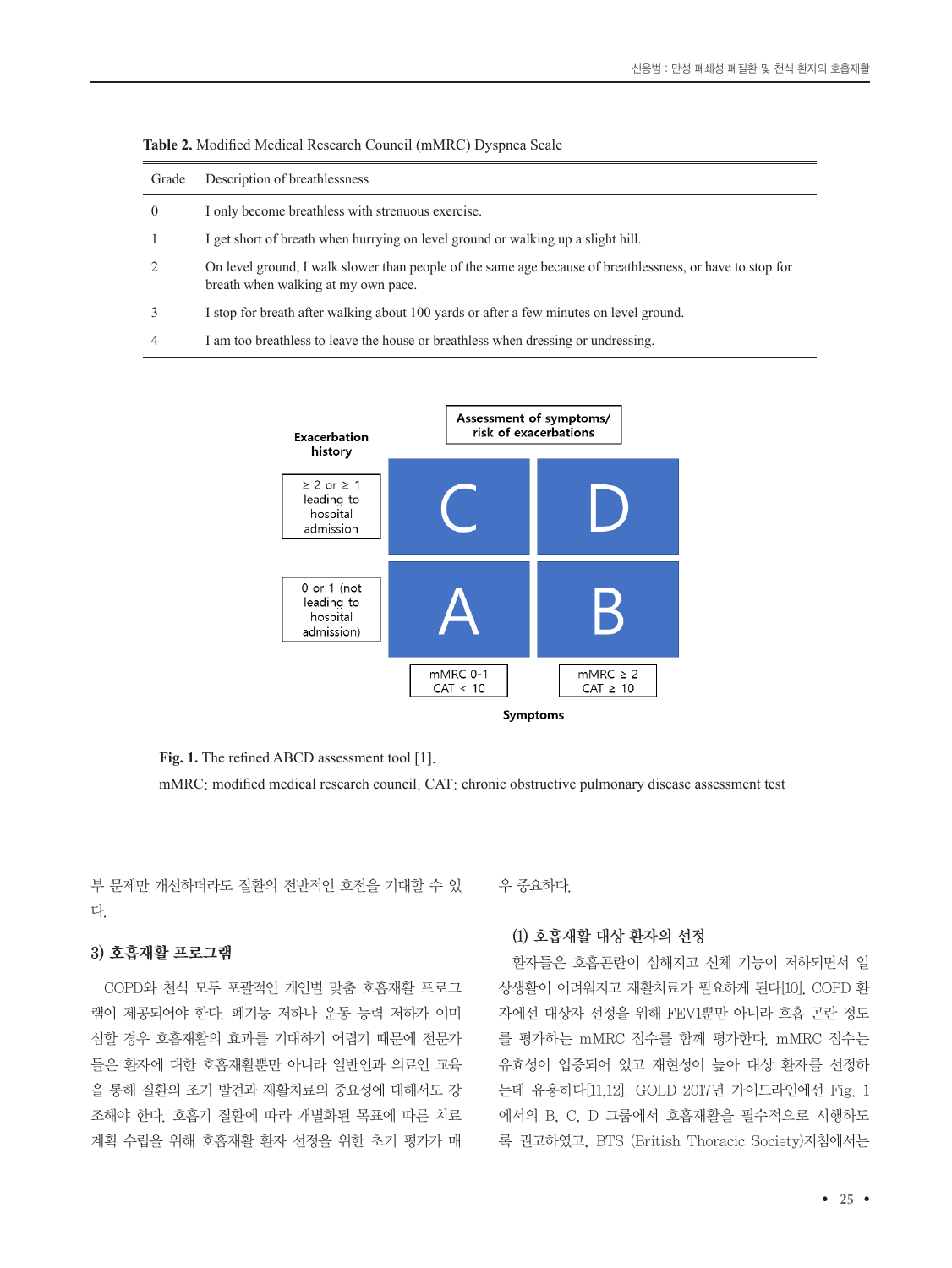| Essential                                             | Recommended, if possible                                           |
|-------------------------------------------------------|--------------------------------------------------------------------|
| History taking                                        | Cardiopulmonary exercise test $(CPET)^{\dagger}$                   |
| Physical examination                                  | Shuttle walk test                                                  |
| Pulmonary function test with bronchodilator response* | Respiratory muscle strength (maximal inspiratory pressure, maximal |
| Chest X-ray                                           | expiratory pressure)                                               |
| Electrocardiography                                   | Forced expiratory flow <sup>†</sup>                                |
| Complete blood count                                  | Manual muscle test of upper and lower extremities                  |
| Oxygen saturation (resting and walking)               | Activities of daily living                                         |
| Symptoms (grade of dyspnea, fatigue)                  | Quality of life                                                    |
| Exercise capacity (6 minute walk test)                | Neuropsychiatric assessment                                        |
|                                                       | Echocardiography                                                   |
|                                                       | Holter monitoring                                                  |
|                                                       | Nutritional assessment                                             |
|                                                       | Compliance for medical treatment (inhaled medication)              |

**Table 3.** Assessment for Pulmonary Rehabilitation

\*Methacholine challenge test can be performed if necessary,

†Consider as essential assessment, in asthma

mMRC 2점 이상일 경우 외래 호흡재활치료의 대상으로 권고 하고 있다[1,13].

천식의 관리에는 폐기능의 유지, 증상 및 급성악화의 최소 화 및 육체적 건강의 보존 등이 있다. 대부분의 천식 환자는 건강한 생활 양식의 권고 및 교육 등을 통해 심한 기능 손상 이 없어 호흡재활이 의뢰되지 않는다. 하지만 최선의 약물치 료 및 교육에도 호흡곤란이 조절되지 않는 환자에선 호흡재활 이 필요하다. 잘 조절되는 천식에선 일반적으로 운동 중 정상 적인 심폐 반응이 나타난다. 따라서 다른 폐질환과는 다르게 안정 시 폐기능은 운동 능력의 예측인자로는 제한적이다. 심 폐운동부하검사는 운동 유발 기관지 수축(exercise-induced bronchoconstriction)처럼 천식에서 특징적인 운동 불내성의 원인을 확인하는 데 특히 유용한 검사이고, 이를 통해 호흡재 활이 필요한 환자를 좀 더 쉽게 선별할 수 있을 것이다[14].

#### (2) 호흡재활치료의 금기 및 주의해야 할 동반 질환

호흡기질환에서 흔히 동반되는 질환들은 호흡곤란 증상을 더욱 악화시킬 수 있어서 호흡재활 시 잠재적 위험요소가 될 수 있다. 따라서 동반 질환에 대한 사전 파악을 통해 재활 치 료 시 발생 가능한 문제에 대비해야 한다. 호흡재활치료 대상 자를 최종적으로 선정하는 것은 해당 진료과의 임상전문의사 와 호흡재활 팀의 판단에 따라 결정된다. 일반적으로 불안정

협심증, 급성심근경색, 심한 대동맥판 협착증 등과 치료하지 않 은 심한 폐동맥고혈압은 운동치료의 금기로 알려져 있다[10]. 반면, 안정화된 심장질환이나 폐동맥고혈압 환자들은 의료진 간의 긴밀한 협의하에 개별화된 호흡재활 치료를 처방 받을 수 있다. 이외에도 운동 시 통증을 유발시킬 만한 근골격계 문제, 뇌졸중과 같은 신경학적 문제, 어지럼증 유발 질환 등의 기저 질환이 있을 경우 주의하여야 한다.

#### (3) 호흡재활 대상 환자의 평가

호흡곤란이 있는 환자들의 재활치료에 앞서 적절한 평가를 시행하여야 한다. 다양한 평가들이 제시되지만 현실적으로 모 두 시행하는 것은 불가능하므로 필수 평가 항목과 가능하다면 시행하는 평가 항목으로 구분 지을 수 있다(Table 3).

호흡곤란 정도는 대상 환자 선정에도 필요하고 BODE index 등에서 예후를 결정하는 인자로 활용되며, 운동 제한이나 삶 의 질에 연관된 중요한 인자이기 때문에 평가가 필요하다[15]. mMRC나 COPD Assessment Test (CAT), Asthma Control Test 등으로 평소 호흡기 증상의 정도를 평가할 수 있다. 0에 서 10점으로 구성된 수정 Borg 척도(Table 4)는 운동 시 주관 적인 호흡곤란 정도, 근육 피로감 정도를 평가하는 데 사용된 다. 6분 보행검사는 호흡재활 영역에서 널리 활용되는 안전하 면서도 간단한 평가 방법으로 6분 동안 최대 보행 거리를 측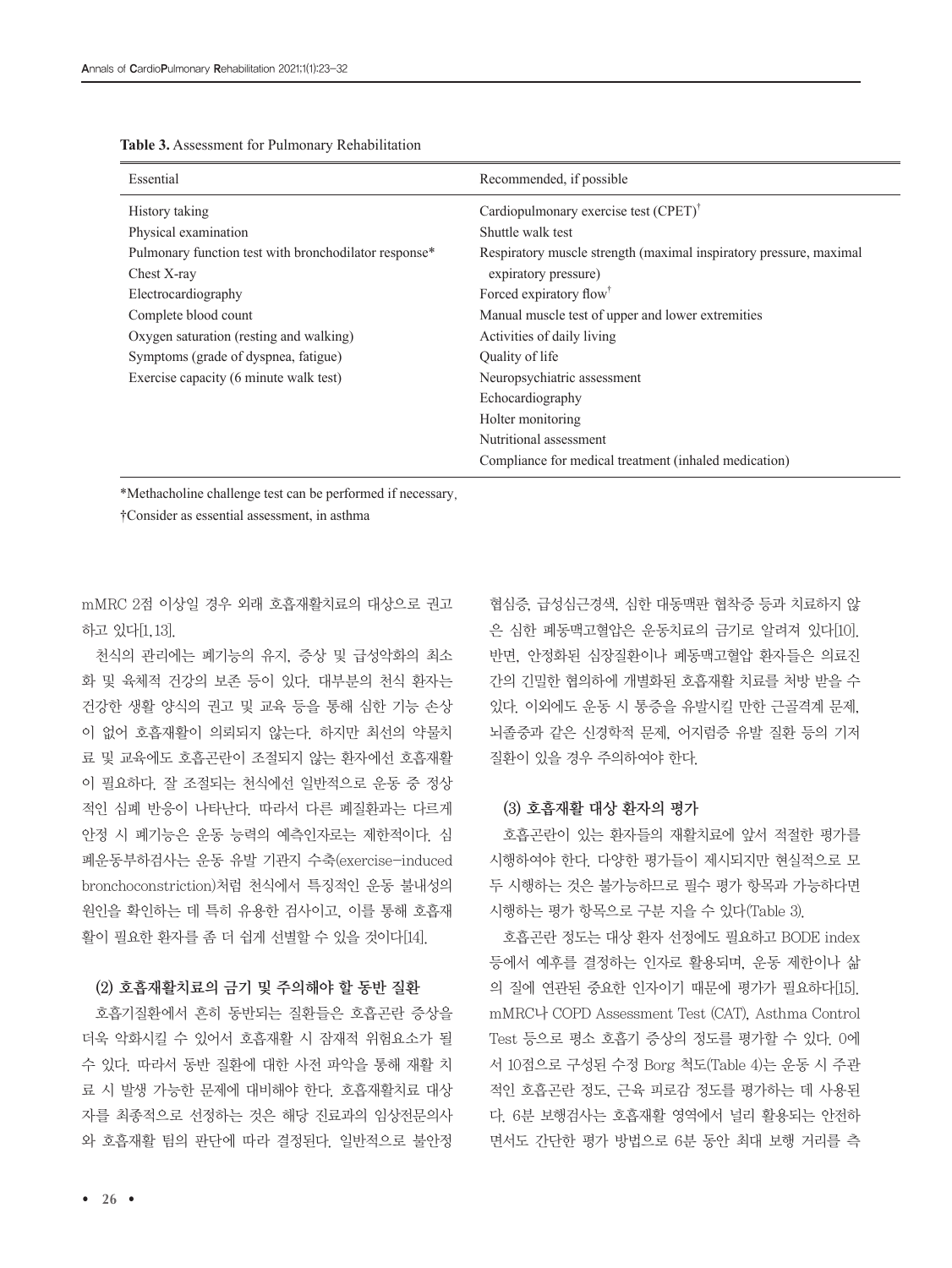| Grade    | Perceived exertion                  | <b>FITT</b>             | Co <sub>1</sub> |
|----------|-------------------------------------|-------------------------|-----------------|
| $\theta$ | Nothing at all                      | Frequency               | Ho              |
| 0.5      | Very, very slight (just noticeable) | Intensity               | Ho              |
|          | Very slight                         | Time (duration)         | Ho              |
| 2        | Slight                              | Type                    | Wh              |
| 3        | Moderate                            |                         |                 |
| 4        | Somewhat severe                     |                         |                 |
| 5        | Severe                              |                         |                 |
| 6        |                                     | 판정 시 삶의 질에 관련된 수        |                 |
| 7        | Very severe                         | Respiratory Questionnai |                 |
| 8        |                                     | Juniper Asthma Quality  |                 |
|          |                                     | 가능하다. SGRQ는 지난 1        |                 |
| 9        | Very, very severe (almost maximal)  | 동 정도, 사회정서적 기능에         |                 |
| 10       | Maximal                             | 평가가 가능하며 한국어판ㅇ          |                 |

**Table 4.** Modified Borg Scale

정한다. COPD 환자에서 호흡재활 전후 6분 보행 거리의 유 의미한 개선으로 판정하는 최소한의 차이(minimal clinical important difference, MCID)는 54 m로 보고된 바 있으나 [16], 중증 COPD 환자를 대상으로 한 연구에서는 MCID를 26 ± 2 m로 제안하였고, 천식에선 26 m로 제시되었다[17,18]. 또 다른 연구에서는 기저치의 10%에 해당하는 변화를 유의미한 개선으로 보고한 바 있다[19].

가능하다면 시행하는 평가 항목들도 임상적으로 중요하므 로 여건이 된다면 함께 평가하는 것이 좋다. 특히 심폐운동부 하검사의 경우 천식 환자에서 운동유발 기관지 수축 여부를 상세히 확인할 수 있는 중요한 평가이다. 호흡근 근력 평가에 서 최대흡기압(maximal inspiratory pressure, MIP)은 흡 기근 근력을, 최대호기압(maximal expiratory pressure, MEP)은 호기근 근력을 반영한다. 평가를 통해 호흡근 훈련 필요성 유무를 확인할 수 있다[3]. 근력 평가의 경우 일반적 으로 1 RM (repetition maximum; 한 번에 들어 올릴 수 있 는 최대 무게, 예를 들면 2 RM은 2번은 반복하여 들 수 있는 데 3번은 들어 올리는 데 실패하는 정도의 무게) 측정이 권장 되나 현실적으로 측정이 어려운 경우가 많다. COPD, 천식 환 자는 호흡곤란 및 동반된 증상으로 인해 건강 관련 삶의 질이 저하되기 때문에 중증도 평가 또는 호흡재활 프로그램의 효과

| <b>Table 5. FITT Formula</b> |  |
|------------------------------|--|
|------------------------------|--|

| <b>FITT</b>     | Contents                         |
|-----------------|----------------------------------|
| Frequency       | How often you exercise           |
| Intensity       | How hard you exercise            |
| Time (duration) | How long you exercise            |
| Type            | What kind of exercise you choose |
|                 |                                  |

설문 평가가 중요하며 St. Georges re (SGRQ) scores, SF-36, CAT, of Life Questionnaire 등이 사용 년 동안의 다양한 증상, 제한된 활 세 대한 질병의 영향에 대한 포괄적 게 대한 타당도와 신뢰도 연구가 시 행되어 있다[20].

#### (4) 호흡재활 운동치료

COPD 환자에서 운동 능력 감소의 원인으로는 폐기능 감소 뿐만 아니라 COPD에 동반된 골격근 대사 이상과 근 소실에 의한 기능 저하의 중요성이 강조되고 있다. 따라서 호흡재활을 통하여 기능이 저하된 골격근을 재조건화(reconditioning)시 킴으로써 운동 기능을 향상시키는 것이 강조된다[21]. 천식에 선 기관지 확장제 사용 및 운동 내성 평가 전후 폐활량에 대한 평가를 반드시 시행해서 대부분의 환자들이 경험하는 기관지 수축을 확인하고 운동 중 기관지 수축의 관리 및 치료법을 모 색하는 것이 중요하다.

운동치료는 호흡재활에서 가장 중요한 요인 중 하나이며 중 증의 COPD 및 천식 환자에서도 충분한 운동 효과를 얻을 수 있다[22,23]. 임상에서 각 환자에게 운동처방을 할 때는 환자 의 능력을 고려하여 개별적으로 처방하는 것이 중요하다. 유산 소운동 및 근력운동은 미국스포츠의학회에서 운동처방 시 이 용되는 FITT (Frequency, Intensity, Time and Type) 틀 을 적용할 수 있다(Table 5). COPD 환자에서 호흡재활 프 로그램의 기간에 대해 확실한 기준은 아직 마련되지 않았으 나 6주간 18회의 호흡재활을 시행한 뒤 그 효과가 6-12개월 정도 지속되었고[24], 1년 동안의 주 1회 유지 운동 프로그램 (supervised exercise training maintenance therapy)이 제공되었을 때 운동 능력 향상에 지속적인 효과가 있음이 보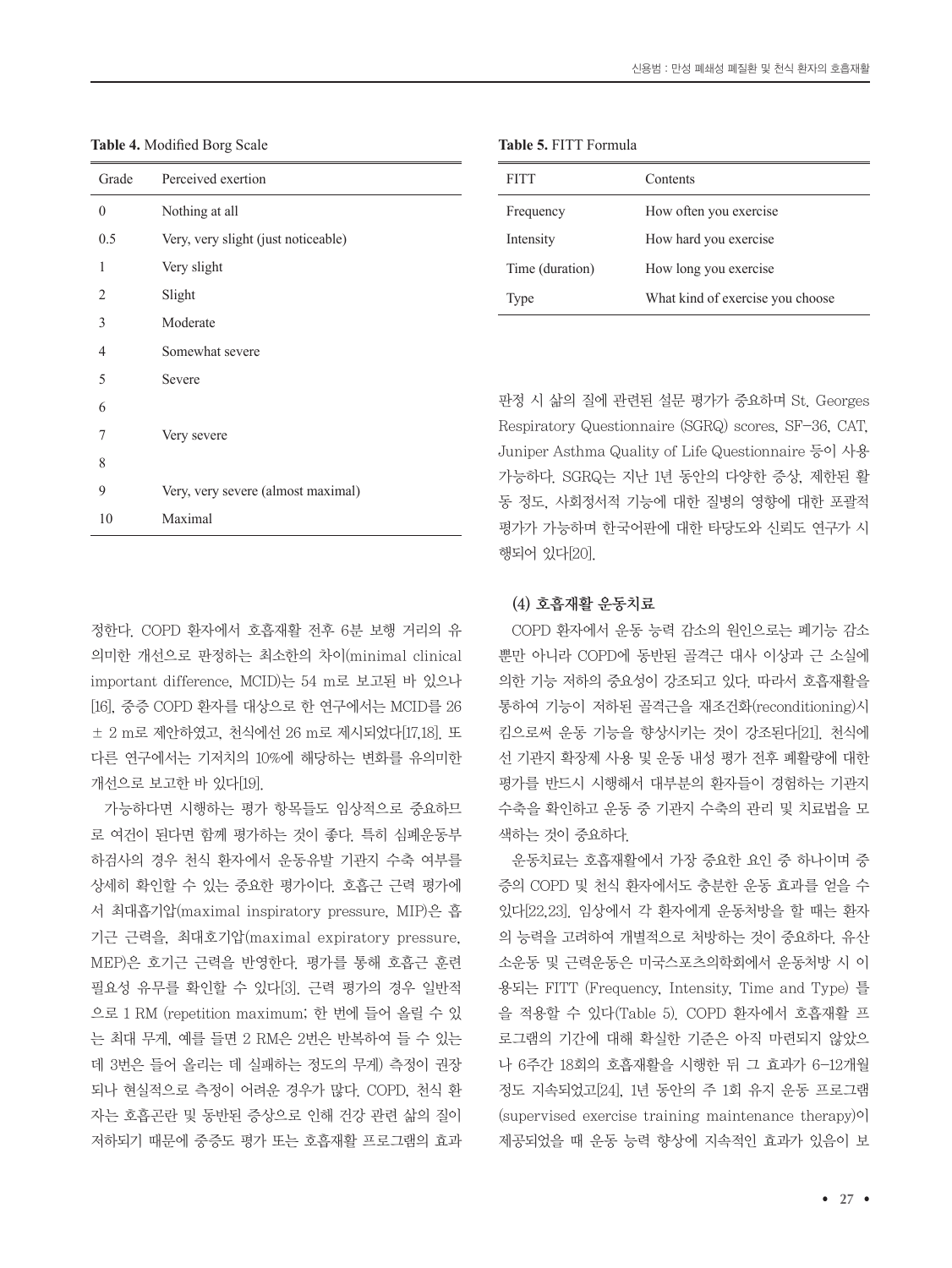고되었다[25].

유산소운동은 심폐지구력을 향상시키는 운동으로 신체의 많 은 근육을 동시에 사용한다. 유산소운동을 지속할 경우 생리 학적 적응 현상으로 일회 심박출량, 최대 심박출량 및 최대산 소섭취량이 증가하고, 최대 폐환기량이 증가한다. 이러한 심 폐기능의 향상은 궁극적으로는 산소 섭취 효율을 개선시킨 다. 운동 중에 섭취할 수 있는 산소의 최대값(최대산소섭취량, VO<sub>2</sub>max)은 가장 유용한 심폐지구력을 결정하는 지표이다.

따라서 유산소운동은 COPD 환자에서 보행 거리 증가, 심 폐기능을 강화, 말초근육 산소소비량 증가를 유도하는 매우 효과적인 운동 방법이다[26]. 유산소운동은 COPD 환자의 특성에 맞게 FITT를 적용해야 한다. American College of Sports Medicine에서는 일주일에 3-5회, 1회에 20-60분의 빈도와 시간으로, 경증의 COPD 환자에선 건강한 노인과 마찬 가지로 중강도의 경우 5-6(수정 Borg 호흡곤란척도기준), 고 강도의 경우 7-8의 운동이 추천되며, 중등도 이상의 COPD 환자에선 호흡곤란이 있는 경우 3-5의 강도를 권장하고 있다. 만약 호흡곤란이나 근육의 탈조건화(deconditioning)가 매우 심한 경우엔 정해진 시간 내에서 적응 가능한 수준의 가벼운 운동부터 시작하여 점차 부하를 올리는 것을 추천한다[27]. 미 국흉부학회(American Thoracic Society)에서는 주 3회로 1 회 30분, 최대 운동량의 60% 강도 또는 수정 Borg 호흡곤란 척도기준 4-6 강도를 권장하고 있다[28]. 일반적인 COPD 환 자를 위한 유산소운동 FITT를 요약하면 Table 6와 같다.

천식 환자에서도 유산소운동 이후 생리학적 변화는 유사하 며 추가적으로 기관지 과반응성, 혈청 염증, 천식 급성악화에 도 유의한 효과가 보고되고 있다[29]. 중요한 점은 COPD와는 달리 운동유발 기관지 수축의 가능성을 고려하여 운동 시작 15분 전에 short-acting β2-agonist 투여를 권고한다는 것

이다[30]. 잘 조절되는 천식 환자에선 운동 강도는 거의 무산 소역치나 최고산소섭취량(VO<sub>2</sub>peak)에 가깝게 설정할 수도 있 다.

유산소운동은 상지와 하지 모두 이용 가능한데 특히 하지 운동을 통한 유산소 운동의 효과는 매우 높다고 보고되고 있 으며, 많은 지침에서 권장되고 있다[23]. 하지 운동을 통한 유 산소운동에는 달리기, 자전거, 트레드밀 등이 있으며, 상지 운 동은 다리가 불편하여 보행에 제한이 있는 환자나 균형 감각 에 문제가 있는 경우 처방 가능한 유용한 운동으로 대개 상지 에르고미터를 이용한다.

유산소운동의 강도 결정은 운동부하검사에서 얻어진 최대 또는 최고산소섭취량(VO<sub>2</sub>peak)을 이용해서 결정하는 방법이 가장 정확하다. 하지만 모든 환자에서 운동부하검사를 시행하 기엔 제한이 있다. 이러한 경우 HRR (heart rate reserve)법 과 HRmax (maximal heart rate)법 등을 이용하여 운동 강 도를 결정하기도 하였으나, 중증의 COPD 환자에선 휴식 시 빈맥이 확인되며 일부 약물의 경우 HRmax에 영향을 줄 수 있어서 예측이 어려워질 수 있다. VO<sub>2</sub>peak을 대신하여 수정 Borg 호흡곤란 척도 기준 3-6 정도로 처방하기도 하는데 이 는 각각 VO<sub>2</sub>peak의 50%에서 80% 정도에 해당한다<sup>[31]</sup>.

수정 Borg 호흡곤란 척도 7 이상이 확인되거나 평소와 다른 심한 호흡곤란이나 흉통, 극도의 피로, 현기증 등이 확인되는 환자의 경우 즉시 운동을 중지해야 한다.

근력운동을 통하여 근력 및 근지구력의 증가, 근육 내 대사 기능의 개선, 근횡단면적의 확대 등의 효과를 기대할 수 있다. 근력운동과 지구력운동의 적절한 조합은 각각의 운동을 독립 적으로 수행하는 것보다 우월한 효과를 기대할 수 있다. 근력 운동의 강도는 1 RM의 측정이 가능한 경우, 1 RM의 50-60% 에서 운동을 시작하고 재평가를 통해 운동 강도를 조정하여 1

| <b>FITT</b>     | Mild COPD                            | Severe COPD                        |
|-----------------|--------------------------------------|------------------------------------|
| Frequency       | At least, 3-5/week                   | At least, 3-5/week                 |
| Intensity       | Modified Borg scale 5-6              | Modified Borg scale 3-5            |
| Time (duration) | 20-60 min/day, more than $6-8$ weeks | 20-60 min/day, more than 6-8 weeks |
| Type            | Walking, biking, swimming            | Walking, biking                    |

**Table 6.** FITT Prescription for Chronic Obstructive Pulmonary Disease (COPD) Patients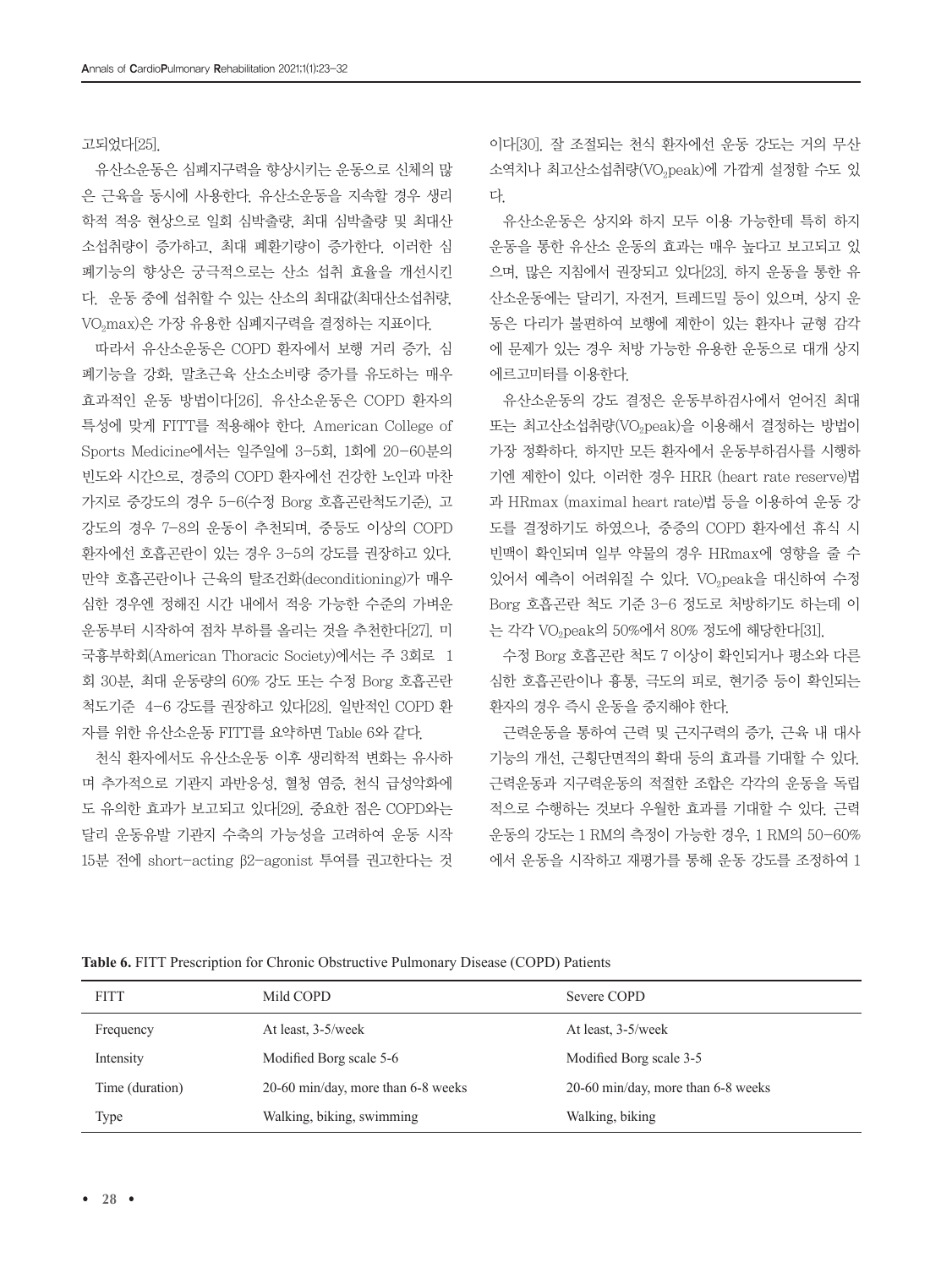RM의 80%까지 향상을 최종 목표로 한다. 고령이거나 기능저 하로 1 RM 측정이 어려운 경우 환자가 2-3회 들 수 있는 중 량을 1 RM의 80%로 판단한다. 근력운동의 빈도는 일반적으 로 15회 반복 3세트 운동을 기준으로 일주일에 3회 이상 실시 한다. 그리고 초기에는 운동 후 적어도 하루는 휴식을 취할 수 있도록 교육해야 한다.

폐의 동적 과팽창 및 흉곽의 변형이 예상되는 COPD와 천식 같은 폐쇄성 폐질환에선 유연성운동을 통한 자세 교정과 체간 의 유연성 회복이 동반되어야 한다[32]. 활동량이 저하된 환자 는 체간 유연성이 감소되고 이는 흉곽가동성을 떨어트린다. 주 호흡근인 횡격막의 기능저하는 호흡보조근의 보상성 과다 사 용의 원인이 되며 이와 동반된 호흡곤란에 대한 두려움과 함께 자세 긴장성을 증가시키는 요인이 된다. 이러한 긴장성 증가는 만성적인 통증, 운동 능력 감소, 호흡곤란 악화 등의 악순환을 만든다[33]. 긴장된 체간에 의한 구부정한 몸통 자세는 흉곽 가동운동(chest mobilizing exercise)을 통하여 개선될 수 있 다. 흉곽가동운동이란 깊은 호흡(deep breathing)을 몸과 상 하지 스트레칭과 함께 시행하는 운동이다[32]. 바른 자세에 대 한 교육과 스트레칭 운동은 근육의 길이-긴장관계를 개선시 켜 호흡곤란을 완화시키고 호흡보조근육의 기능을 향상시킨다 [34]. COPD 환자의 흉곽 주변의 호흡보조근육 유연성 운동은 근육의 생체역학적 문제를 개선시켜 근 피로를 감소시킬 수 있 다. 유연성 훈련은 참을 수 있을 정도의 통증이 느껴지게 되는 최대 가동범위까지 천천히 신전한 후 잠시 동안 유지한 뒤 서 서히 원위치로 되돌아오는 방법을 수회 반복하는 것이다. 최대 신전 상태에서 15-20초 가량 유지하는 것을 4회 정도 반복하 는 것이 적절하다.

호흡재활에서 교육의 목적은 통합적 자기 관리를 통해 환자 스스로 행동 변화를 도모하는 것이다. 구체적 교육 내용은 환 자마다 상황이 다르므로 각 환자의 요구와 관심 분야, 진단명, 중증도, 동반 질환에 맞추어 개별화된 접근이 필요하다. 그룹 교육 후 보완된 개별 교육이 추천되며 그 내용은 개개인의 요 구를 충분히 충족시킬 수 있어야 한다.

COPD 환자는 흉곽의 구조 변화, 근 소실, 폐의 과팽창과 탄력성 감소, 가스 교환 이상, 횡격막 편평화 등으로 호흡곤란 이 발생한다. 호흡법 재훈련은 이런 변화에 대응하여 호흡곤란 을 줄이고 가스 교환을 개선시키는 데 목적이 있다. 호흡법 재 훈련의 효과를 평가하기 위해 호흡곤란 정도와 산소포화도를 평가하는 것도 도움이 된다. 오므린 입술 호흡법(pursed lip breathing)을 통하여 상기도에 생긴 양압이 기도 내로 전달 되어 미세기관지의 폐쇄를 막아주고 분비물이 쌓이는 것을 방 지한다. 또한 호흡 패턴을 안정시켜 호흡수를 감소시키고, 안 정 시 흡기량을 개선시키고, 운동 능력을 향상시킬 수 있다. 시 행 방법은 목과 어깨 근육 같은 부호흡근을 이완된 상태로 유 지하고 천천히 깊게 코를 통해 공기를 흡입하고 호기 시 입술 을 둥글게 모아 촛불을 끄지 않을 정도로 천천히 공기를 배출 한다. 흡기와 호기의 비율이 1:2로 유지한다. 이때, 이완된 상 태로 천천히 길게 호흡하도록 유도하는 것이 중요하다(Fig. 2) [35-38]. 천식에선 아직까지 호흡 훈련의 효과가 불분명한 것 으로 알려져 있어 환자의 상황에 맞춰 개별화된 접근이 필요하 다[39,40].

영양 상태 개선은 근력과 지구력 개선, 면역력 유지에 매우 중요하기 때문에 호흡재활에 중요한 요소이다. 빠르고 얕은 호 흡을 하는 환자의 경우 호흡-삼킴 패턴의 변화로 식사 중 흡



**Fig. 2**. Pursed lip breathing.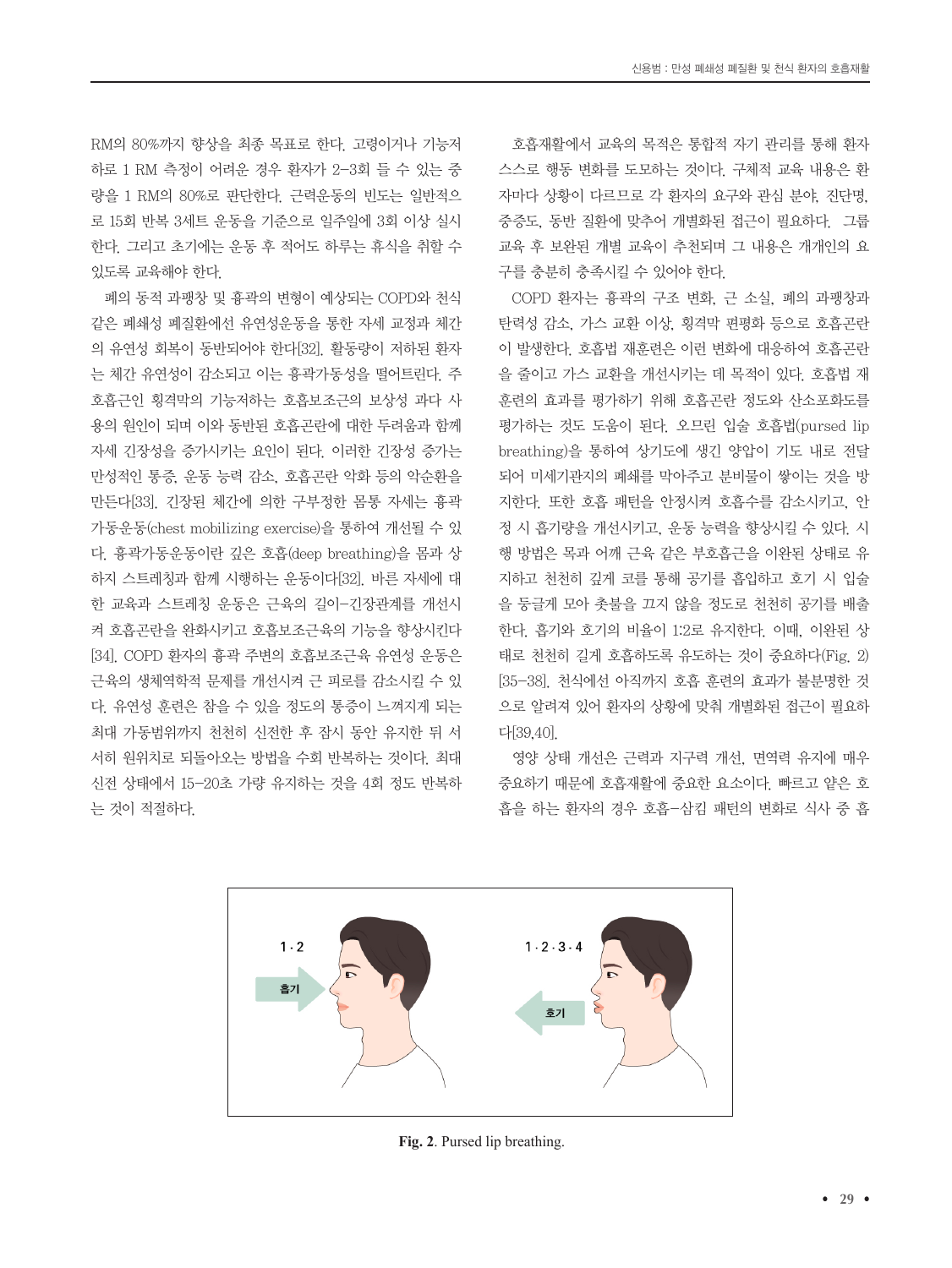인의 가능성이 높으며, 식사 후 위가 팽만되면 호흡곤란이 악 화될 수 있다. 영양 결핍은 가스 교환 이상 환자에게 더욱 흔 하며, 단백질과 순 체중 감소는 근력과 호흡근 약화를 초래한 다. 열량 공급의 최상 목표는 없으나 단백질 부족과 전해질 이 상을 초래하게 해서는 안 된다. 숨이 가쁜 경우 적은 양을 자 주 섭취하는 방식을 추천하며, 식사 중 산소 공급을 하여 산소 포화도 감소를 초래하지 않게 한다. 천식 환자에선 반복되는 스테로이드를 사용하는 경우 비만과 대사증후군이 발생할 가 능성이 높아 영양학적 평가와 체중 관리가 필요할 수도 있다.

# 결 론

COPD는 호흡재활에 의뢰되는 가장 흔한 질환이다. 하지만 만성호흡질환의 다양한 임상 양상과 그 결과로의 호흡곤란, 우울, 불안, 피로, 운동 불내성은 이 질환에만 특징적인 것은 아니다. 이러한 과정은 유사하기 때문에 천식과 같은 COPD 외 의 호흡기 질환에 호흡재활을 처방하는 강한 임상적 근거가 된 다. COPD 환자에서의 호흡재활은 호흡곤란의 감소, 삶의 질 개선, 운동 능력의 향상 등의 다양한 효과가 보고된 바 있다 [41-43]. 비록 COPD를 제외한 천식 등의 호흡기 질환에 대한 호흡재활의 효과에 대해서는 임상 결과가 다소 적지만, 최근 효과에 대한 근거가 점차 명확해지고 있다. 최근 연구에서는 non-COPD 환자에서 호흡재활이 COPD 환자에서만큼 운동 내성 및 삶의 질 향상에 도움이 된다고 보고되고 있다[4,44]. 그 결과 다양한 호흡기 질환의 환자들이 점차 호흡재활 프로 그램에 의뢰된다.

호흡재활 전문가들은 반드시 질병의 임상적 특징, 생리학, 치료 전략 등을 이해하고 있어야 한다. 대부분의 프로그램이 COPD 환자를 대상으로 구성되어 있고 자기 관리, 운동, 결과 평가 등에서는 동일한 방법을 사용해도 되지만 환자의 안전과 개인화된 요구를 충족시키기 위해 일부 변경이 필요하다. 비슷 하면서도 명백히 다른 두 질환에서의 호흡재활은 결국 개인화 된 환자 맞춤의 치료 전략을 이용하여 삶의 질을 향상시킨다 는 공통된 목표를 가지고 있음을 명심해야 할 것이다.

## **REFERENCES**

- **1.** Vogelmeier CF, Criner GJ, Martinez FJ, Anzueto A, Barnes PJ, Bourbeau J, et al. Global strategy for the diagnosis, management, and prevention of chronic obstructive lung disease 2017 report. GOLD executive summary. Am J Respir Crit Care Med 2017;195:557-82.
- **2.** Zampogna E, Zappa M, Spanevello A, Visca D. Pulmonary rehabilitation and asthma. Front Pharmacol 2020;11:542.
- **3.** Spruit MA, Singh SJ, Garvey C, ZuWallack R, Nici L, Rochester C, et al. An official American Thoracic Society/European Respiratory Society statement: key concepts and advances in pulmonary rehabilitation. Am J Respir Crit Care Med 2013;188:e13-64.
- **4.** Carson KV, Chandratilleke MG, Picot J, Brinn MP, Esterman AJ, Smith BJ. Physical training for asthma. Cochrane Database Syst Rev 2013;(9):CD001116.
- **5.** Tochino Y, Asai K, Shuto T, Hirata K. Asthma-COPD overlap syndrome-Coexistence of chronic obstructive pulmonary disease and asthma in elderly patients and parameters for their differentiation. J Gen Fam Med 2017;18:5-11.
- **6.** The Korean Academy of Tuberculosis and Respiratory Diseases. Consensus document on pulmonary rehabilitation in Korea 2015. Seoul: Medrang; 2015.
- **7.** Lucas SR, Platts-Mills TA, Immunology C. Physical activity and exercise in asthma: relevance to etiology and treatment. J Allergy Clin Immunol 2005;115:928- 34.
- **8.** Kapadia S, Wei C, Bartlett S, Lang J, Wise RA, Dixon A, et al. Obesity and symptoms of depression contribute independently to the poor asthma control of obesity. Respir Med 2014;108:1100-7.
- **9.** Hill K, Vogiatzis I, Burtin C. The importance of components of pulmonary rehabilitation, other than exercise training, in COPD. Eur Respir Rev 2013;22:405-13.
- **10.** American Association of Cardiovascular and Pulmonary Rehabilitation. Guidelines for pulmonary rehabilitation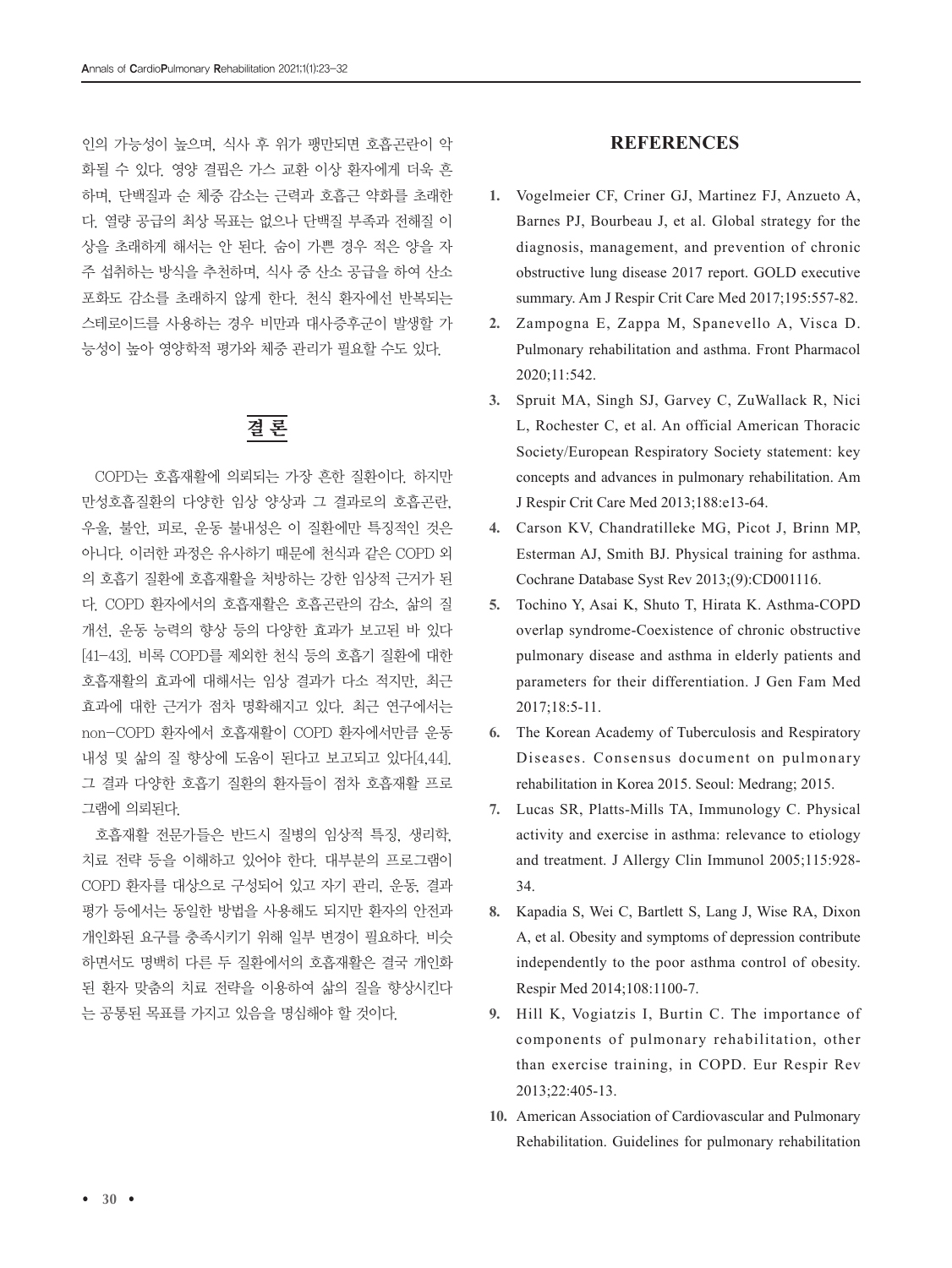programs, 4th ed. Champaign: Human Kinetics; 2010.

- **11.** Mahler DA, Wells CK. Evaluation of clinical methods for rating dyspnea. Chest 1988;93:580-6.
- **12.** Bestall J, Paul E, Garrod R, Garnham R, Jones P, Wedzicha J. Usefulness of the Medical Research Council (MRC) dyspnoea scale as a measure of disability in patients with chronic obstructive pulmonary disease. Thorax 1999;54:581-6.
- **13.** Bolton CE, Bevan-Smith EF, Blakey JD, Crowe P, Elkin SL, Garrod R, et al. British Thoracic Society guideline on pulmonary rehabilitation in adults. Thorax 2013;68 Suppl 2:ii1-30.
- **14.** Clark NM, Gotsch A, Rosenstock IR. Patient, professional, and public education on behavioral aspects of asthma: a review of strategies for change and needed research. J Asthma 1993;30:241-55.
- **15.** Cote C, Celli BR. Pulmonary rehabilitation and the BODE index in COPD. Eur Respir J 2005;26:630-6.
- **16.** Redelmeier DA, Bayoumi AM, Goldstein RS, Guyatt GH. Interpreting small differences in functional status: the Six minute walk test in chronic lung disease patients. Am J Respir Crit Care Med 1997;155:1278-82.
- **17.** Puhan MA, Chandra D, Mosenifar Z, Ries A, Make B, Hansel N, et al. The minimal important difference of exercise tests in severe COPD. Eur Respir J 2011;37:784-90.
- **18.** Zampogna E, Ambrosino N, Centis R, Cherubino F, Migliori GB, Pignatti P, et al. Minimal clinically important difference of the 6-min walking test in patients with asthma. Int J Tuberc Lung Dis 2021;25:215-21.
- **19.** Puhan MA, Mador M, Held U, Goldstein R, Guyatt G, Schünemann H. Interpretation of treatment changes in 6-minute walk distance in patients with COPD. Eur Respir J 2008;32:637-43.
- **20.** Kim YS, Byun MK, Jung WY, Jeong JH, Choi SB, Kang SM, et al. Validation of the Korean version of the St. George's respiratory questionnaire for patients with chronic respiratory disease. Tuberc Respir Dis 2006;61:121-8.
- **21.** Lacasse Y, Guyatt GH, Goldstein RS. The components

of a respiratory rehabilitation program: a systematic overview. Chest 1997;111:1077-88.

- **22.** Sala E, Roca J, Marrades RM, Alonso J, Gonzalez de Ssuso JM, Moreno A, et al. Effects of endurance training on skeletal muscle bioenergetics in chronic obstructive pulmonary disease. Am J Respir Crit Care Med 1999;159:1726-34.
- **23.** Whittom F, Jobin J, Simard P-M, Leblanc P, Simard C, Bernard S, et al. Histochemical and morphological characteristics of the vastus lateralis muscle in patients with chronic obstructive pulmonary disease. Med Sci Sports Exerc 1998;30:1467-74.
- **24.** Griffiths TL, Burr ML, Campbell IA, Lewis-Jenkins V, Mullins J, Shiels K, et al. Results at 1 year of outpatient multidisciplinary pulmonary rehabilitation: a randomised controlled trial. Lancet 2000;355:362-8.
- **25.** Ringbaek T, Brondum E, Martinez G, Thogersen J, Lange P. Long-term effects of 1-year maintenance training on physical functioning and health status in patients with COPD: A randomized controlled study. J Cardiopulm Rehabil Prev rm2010;30:47-52.
- **26.** Bianchi L, Roca J. Pathophysiology of exercise and exercise assessment. In: Donner C, Goldstein R, Ambrosino N, editors. Pulmonary rehabilitation. London: CRC press; 2005. p. 112-23.
- **27.** American College of Sports Medicine. ACSM's guidelines for exercise testing and prescription. 10th ed: Wolters Kluwer; 2018.
- **28.** Nici L, Donner C, Wouters E, Zuwallack R, Ambrosino N, Bourbeau J, et al. American thoracic society/European respiratory society statement on pulmonary rehabilitation. Am J Respir Crit Care Med 2006;173:1390-413.
- **29.** França-Pinto A, Mendes FA, de Carvalho-Pinto RM, Agondi RC, Cukier A, Stelmach R, et al. Aerobic training decreases bronchial hyperresponsiveness and systemic inflammation in patients with moderate or severe asthma: a randomised controlled trial. Thorax 2015;70:732-9.
- **30.** Spooner CH, Spooner GR, Rowe BH. Mast-